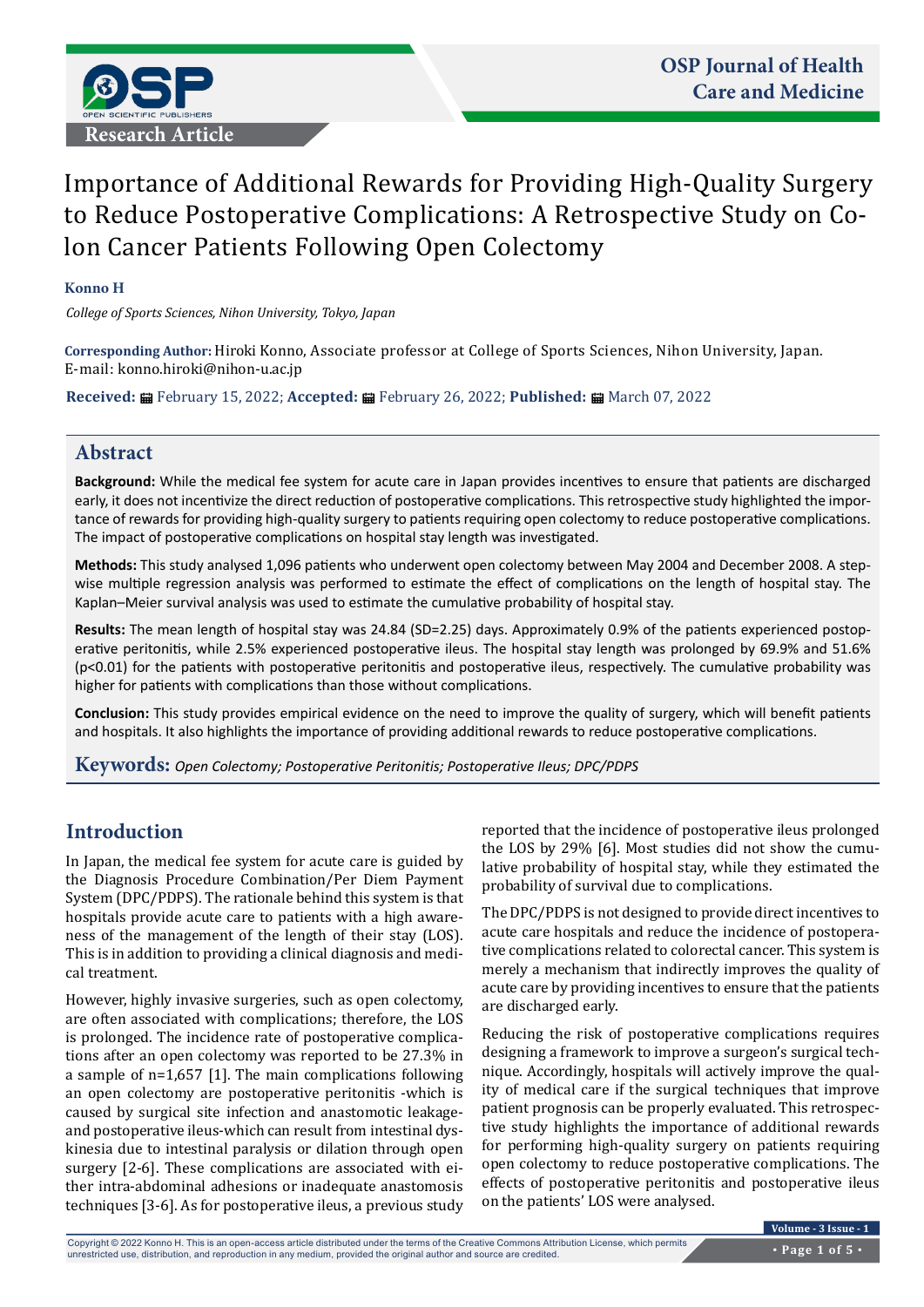### **Methods**

#### **Study Design and Patients**

This study analysed the medical claims of 3,643 patients diagnosed with malignant tumours in the colon in 24 hospitals in Japan (Figure 1).



**Figure 1:** Flow chart of data extraction

Among them, 1,096 patients (male: n=601, female: n=495) had undergone an open colectomy-verified by checking their medical records. According to the medical fee code, open colectomy is classified as a major diagnostic category for a malignant tumour of the colon. The data contained outcomes ranging from 'complete recovery' to 'death of the patients'. The data collection period ranged from May 2004 to December 2008. This period corresponded to the initial stage of DPC/PDPS enforcement. Thus, it covered the medical treatment provided under the new national medical service fee system at the time. Therefore, the changes in the system may have had some impact on patients' LOS. Although the data is old, the diagnostic criteria of patients requiring surgery for an open colectomy remain fundamentally unchanged [7, 8]. This study was approved by the Ethics Review Board in the International University of Health and Welfare, Japan.

#### **Statistical Analysis**

The distributions of patients' ages and LOS were analysed using the Kolmogorov–Smirnov test. They were divided into 'positive' and 'negative' groups with and without complications for both variables: postoperative peritonitis and postoperative ileus. When equal variance could not be assumed, pairwise comparisons of the means of the groups were conducted using Welch's t-test. Levene's test was used when appropriate.

A stepwise multiple regression analysis was performed with the two complications, postoperative peritonitis and postoperative ileus, to estimate their effect on the LOS. Additional treatments (central intravenous injection, radiotherapy, and chemotherapy), defined in the DPC/PDPS as medical fee codes, were included as dummy variables. Regarding their age, the patients who were 80 years or older were included as dummy variables because such patients with colectomy have a relatively high risk of postoperative complications [9]. In addition, gender factors were included as dummy variables because male patients have a relatively higher risk of postoperative complications [1, 3]. Regarding the severity level, the pathologic stage was weighted as a dummy variable because it is necessary to observe the impact of patient factors on the LOS within the constraints of the data. The formula used for the estimation was:

#### *lnD*<sub>*i*</sub></sub> $=$ α+β<sub>*1</sub>A+β<sub>2</sub>M+β<sub>3</sub>S1+β<sub>4</sub>S2+β<sub>5</sub>S3+β<sub>6</sub>S4+β<sub>7</sub>PP+β<sub>8</sub>PI+β<sub>9</sub>CI+β<sub>1</sub></sub> 0 RT+β11CT+ε<sup>i</sup> .*

The independent variable *Di* denotes the LOS (natural logarithm). The dependent variables included are as follows: *A*, a dummy variable observing whether the patient was aged 80 or above. *M*, a dummy variable observing whether the patient was a male or female. *S1*, *S2*, *S3*, and *S4* are dummy variables observing whether the patient had a pathologic stage I, II, III, or IV tumour, respectively. *PP* is a dummy variable observing whether the patient had postoperative peritonitis. *PI* is a dummy variable observing whether the patient had postoperative ileus. *CI* is a dummy variable observing whether the patient received the central intravenous injection. *RT* is a dummy variable observing whether the patient underwent radiotherapy. *CT* is a dummy variable observing whether the patient underwent chemotherapy, and  $\varepsilon$ <sub>*i*</sub> is the error term. Each dummy variable is set to one if the independent variable is applicable. No multicollinearity was observed in the data.

The Kaplan–Meier survival analysis was used to estimate the cumulative probability of hospital stay for each group of patients irrespective of whether they exhibited complications. Pairwise comparisons of the positive and negative groups of patients with and without complications among the variables were conducted using the log-rank test. The event for starting to follow a patient indicates the probability of discharging from acute hospitals or their acute care beds.

After conducting the stepwise multiple regression analysis, a power analysis was performed.<sup>1a</sup> IBM SPSS 26.0 J for Windows was used to conduct the analyses.

## **Results**

Table 1 shows the patients' descriptive statistics. Although open colectomy is associated with a high risk of complications due to its invasive nature, only 337 patients showed a high severity of illness (pathologic stage III, 21.1%; stage IV, 9.7%). Furthermore, only 66 patients underwent additional treatment through central intravenous injection (3.2%), radiotherapy (2.6%), and chemotherapy (0.2%). The LOS average increased with age. The mean and standard deviation of the LOS is 24.84 ± 12.25.

Pairwise comparison between the groups exhibiting the two complications, namely postoperative peritonitis and postoperative ileus, shows that the LOS average was significant-

<sup>a</sup> The details were as follows: postoperative ileus, 0.993; ostoperative peritonitis, 0.747.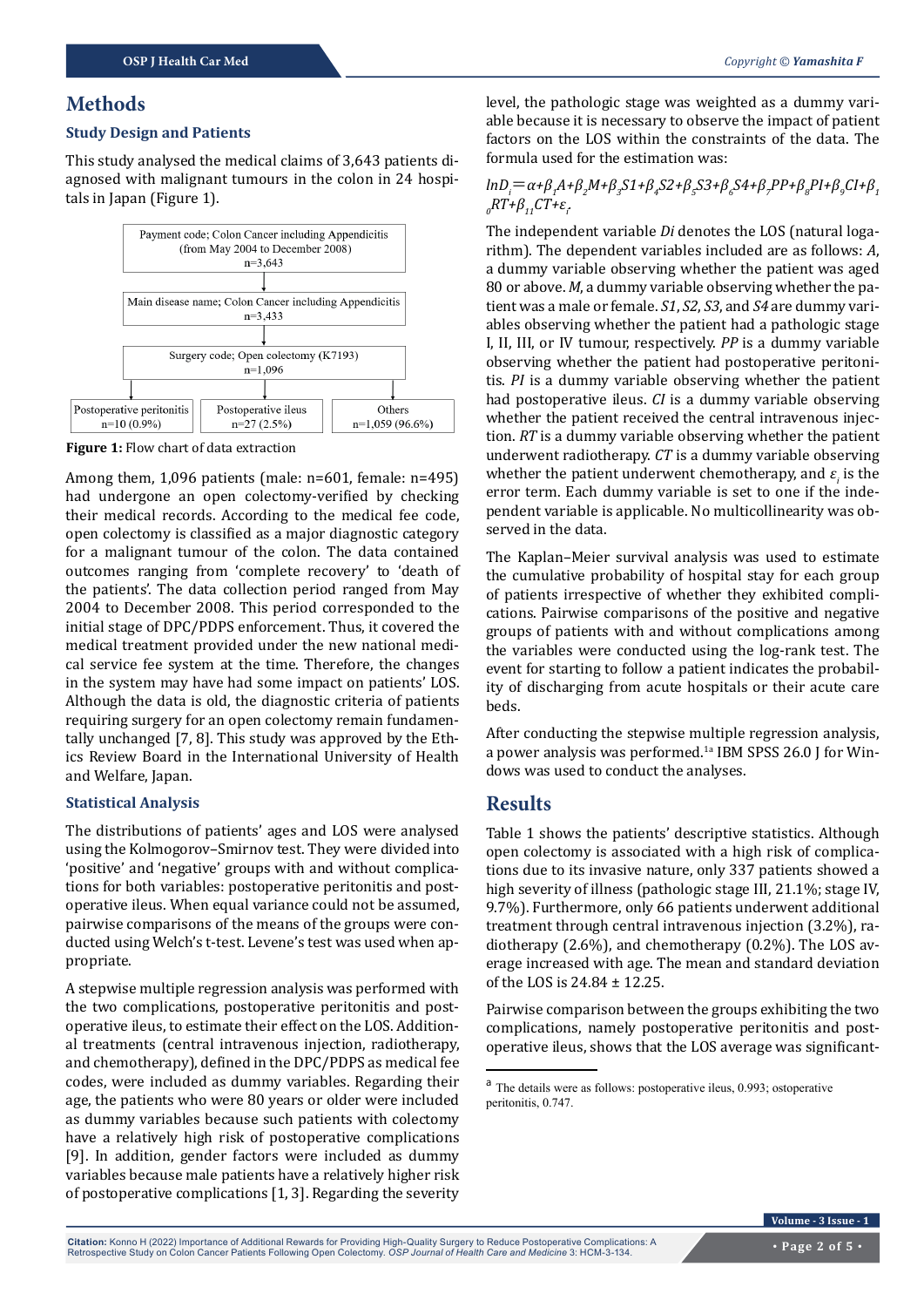#### **Table 1:** Descriptive statistics of the patients

| Number of patients                             | 1,096                 |
|------------------------------------------------|-----------------------|
| $\geq 80$ years                                | 205 (18.7%)           |
| Age (Mean $\pm$ SD)                            | $69.54 \pm 11.62$     |
| Age (Range, Q1, Q3)                            | $21-96, 63, 77$       |
| Male: Female ratio (n, %)                      | 601:495 (54.8%:45.2%) |
| Pathologic stage ( $n = 1,096$ )               |                       |
| Stage $0(n, %)$                                | 21 (1.9%)             |
| Stage I                                        | 123 (11.2%)           |
| Stage II                                       | 210 (19.2%)           |
| Stage III                                      | 231 (21.1%)           |
| Stage IV                                       | 106 (9.7%)            |
| Not indicated                                  | 405 (37.0%)           |
| Outcome ( $n = 1,096$ )                        |                       |
| Cured (n, %)                                   | 26 (2.4%)             |
| Improvement                                    | 998 (91.1%)           |
| Remission                                      | 11 $(1.0\%)$          |
| No change                                      | 43 (3.9%)             |
| Worsening                                      | $0(0.0\%)$            |
| Death                                          | $7(0.6\%)$            |
| Death by other diseases                        | $4(0.4\%)$            |
| Others                                         | $7(0.6\%)$            |
| Length of hospital stay (Mean $\pm$<br>SD)     | $24.84 \pm 12.25$     |
| Length of hospital stay (Range,<br>Q1, Q3      | $6-95, 16, 30$        |
| Complications ( $n = 1,096$ )                  |                       |
| Postoperative peritonitis                      | $10(0.9\%)$           |
| Postoperative ileus                            | $27(2.5\%)$           |
| Additional treatment ( $n = 1,096$ )<br>(n, %) |                       |
| Intravenous injection                          | 35 (3.2%)             |
| Radiotherapy                                   | 29 (2.6%)             |
| Chemotherapy                                   | $2(0.2\%)$            |

**Table 2:** Descriptive statistics of the length of hospital stay by the occurrence group of their complications

| Variables of<br>complica-<br>tions  | Positive |                                                                   | Negative |                                              |   |      |     |
|-------------------------------------|----------|-------------------------------------------------------------------|----------|----------------------------------------------|---|------|-----|
|                                     | n        | length of hos-<br>pital stays <sup>(1)</sup>                      | n        | length of hos-<br>pital stays <sup>(1)</sup> | P |      |     |
| Postopera-<br>tive perito-<br>nitis | 10       | $38.90 \pm 17.65$ 1086 24.71 $\pm$ 12.11 0.000                    |          |                                              |   | ▌⋇⋇⋇ |     |
| Postopera-<br>tive ileus            | 27       | $35.00 \pm 13.19 \mid 1069 \mid 24.59 \pm 12.11 \mid 0.000$       |          |                                              |   | ***  | (3) |
|                                     |          | $(1)$ Mean $\pm$ SD, $(2)$ Levene's<br>test, $(3)$ Welch's t-test |          |                                              |   |      |     |

ly longer in the positive group than in the negative group (Table 2).

The two complications were analysed to estimate their effects on the LOS. The resulting estimation formula was obtained by stepwise multiple regression:

#### *lnDi* =*2.993+0.104A+0.102S3+0.204S4+0.530PP+0.416PI+0. 309RT+ε<sup>i</sup> .*

The effects of postoperative peritonitis and postoperative ileus on the LOS are statistically significant. Gender, central intravenous injection, and chemotherapy are excluded from the analysis by stepwise multiple regression. In addition, exponentializing the unstandardized coefficients reveals that the LOS was prolonged by 69.9% in cases of postoperative peritonitis and 51.6% in cases of postoperative ileus (Table 3).

|                                      | $\beta$ Coef-<br>ficient | Standard<br>Error | t value | p<br>value            |     |
|--------------------------------------|--------------------------|-------------------|---------|-----------------------|-----|
| Intercept                            | 2.993                    | 0.025             | 121.757 |                       |     |
| $\geq 80$ years old<br>dummy         | 0.104                    | 0.041             | 2.517   | < 0.05                | **  |
| Stage III dummy                      | 0.102                    | 0.036             | 2.804   | < 0.01                | *** |
| Stage IV dummy                       | 0.204                    | 0.049             | 4.196   | < 0.01                | *** |
| Postoperative peri-<br>tonitis dummy | 0.530                    | 0.152             | 3.486   | < 0.01                | *** |
| Postoperative ileus<br>dummy         | 0.416                    | 0.130             | 3.195   | < 0.01                | *** |
| Radiotherapy<br>dummy                | 0.309                    | 0.108             | 2.868   | < 0.01                | *** |
| ***p<.01, **p<.05                    |                          |                   |         | Adjusted:<br>R2: 0.08 |     |

**Table 3:** Estimated effect of the complications on the length of hospital stay

Finally, the cumulative probabilities of hospital stay for patients with and without postoperative peritonitis and postoperative ileus were calculated. The results confirmed that the cumulative probability of hospital stay for the positive group was significantly higher than that of the negative group. The details are as follows:

1. The cumulative probability of hospital stay for the positive group for postoperative peritonitis was 80.0% on the 21st day. This is higher than 50.2% observed in the negative group (80.0%: 27.5% on the 28th day; 40.0%: 15.2% on the 35th day) (Figure 2).





**Citation:** Konno H (2022) Importance of Additional Rewards for Providing High-Quality Surgery to Reduce Postoperative Complications: A Retrospective Study on Colon Cancer Patients Following Open Colectomy. *OSP Journal of Health Care and Medicine* 3: HCM-3-134.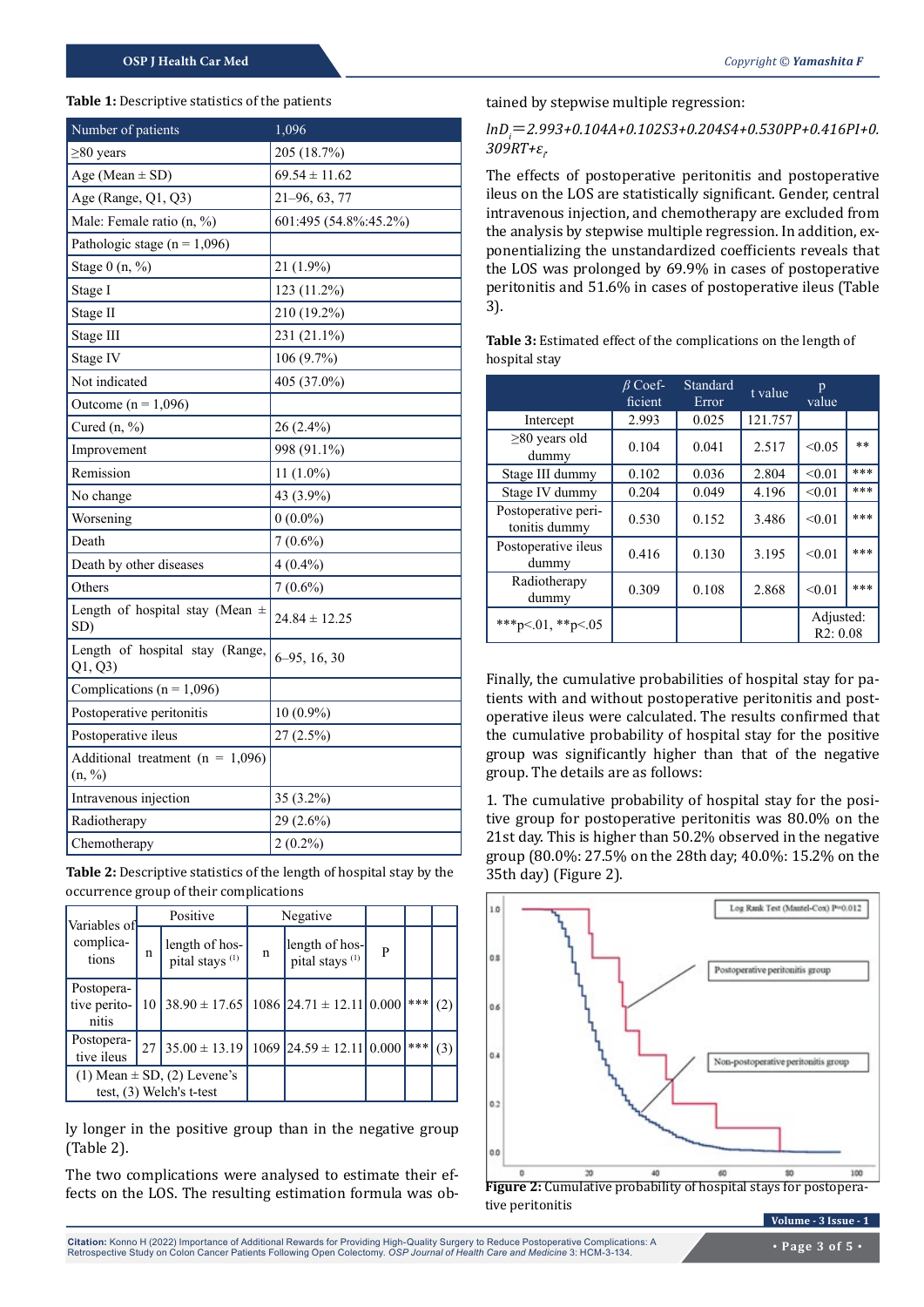2. The cumulative probability of hospital stay for the positive group for postoperative ileus was 85.2% on the 21st day. This is higher than the 49.6% observed in the negative group (66.7%: 27.0% on the 28th day, 40.7%: 14.8% on the 35th day) (Figure 3).



**Figure 3:** Cumulative probability of hospital stays for postoperative ileus

### **Discussion**

The data on colon cancer in patients who underwent open colectomy was analysed retrospectively. To establish the relationship between the LOS and the two complications: postoperative peritonitis and postoperative ileus.

The results revealed that the LOS of patients with postoperative peritonitis and postoperative ileus was significantly prolonged by 69.9% and 51.6%, respectively. Moreover, the cumulative probability of hospital stay in the positive group for postoperative peritonitis and postoperative ileus was significantly higher than that in the negative group.

Previous studies have shown that the most frequent postoperative surgical complications observed after colorectal resections were postoperative peritonitis. They are mainly caused by a surgical site infection via anastomotic leakage and postoperative ileus, which can arise from intestinal dyskinesia due to intestinal paralysis or dilation through open surgery. Patients with these complications tend to have a prolonged hospital stay [2-6]. The risk of complications is higher in older patients [10]. Compared with younger patients (≤65 years old; n=211), older patients (>65 years old; n=235) suffer more from ileus, peritonitis or septic shock, pelvic abscesses, and wound infections. The occurrence of postoperative ileus prolonged the patients' LOS by 29% (n=3,115) [6]. This is like the findings of this study.

Previous studies have not shown a cumulative probability of hospital stay due to complications. As expected, the results of this study showed that the occurrence of postoperative peritonitis and postoperative ileus significantly prolonged the LOS. Patients' age (≥80 years), severity (pathologic stage III and IV), and receipt of radiotherapy as treatment also prolonged the LOS. The effect was significant  $(p<0.05$ , p<0.01, and p<0.01). The findings with respect to age corre-

spond to those of previous studies [2-6, 9-11]. The findings related to age and radiotherapy reflected the clinical features of the patients. These were specified in the DPC/PDPS as the factors that prolonged the LOS. The severity level was determined by the clinical decision of whether surgery was possible. It has also been reported that the prognosis after colectomy was effective even in patients with stage III tumors [9, 10]. However, cancer treatment has been clinically determined in recent years in terms of the survival effect and quality of life (QOL). Therefore, the results of this study may differ from the current clinical judgment.

The results obtained in this study are medically explainable because postoperative peritonitis is mainly caused by surgical site infection and anastomotic leakage [2-6]. Postoperative ileus is primarily caused by intestinal dyskinesia due to intestinal paralysis or dilation through open surgery [2-6]. Although the anastomosis method and the device used during open colectomy have improved, the incidence of complications is still not low [1-4]. Thereby, it must be verified with new data.

Regarding the quality of the surgery, it should be noted that postoperative peritonitis and postoperative ileus prolonged patients' hospital stay and increased their cumulative probability. A previous study reported several hospital caseloads affected complications, local recurrence, and survival rates [11, 12]. One study showed that low surgery volumes were associated with increased complications, recurrence, and lower survival rates in Norwegian patients with colon cancer (n=3,388). Moreover, patients who underwent surgery in a 'high-quality hospital' had a satisfactory prognosis. By contrast, 'low-quality hospitals' missed the quality standards of various measures of outcome (anastomotic leakage, postoperative mortality, recurrence, and long-term survival) [11]. In addition, another study showed that the local recurrence rate was 10% among surgeons with a high volume of surgeons, while it was 21% for low volume of surgeons (n=2,815) [12]. These studies implied that surgeons' experience or volume of surgery in hospitals is the most crucial unit of volume for the prognosis of patients with colon cancer.

If surgeons' experience or volume of surgery in hospitals contribute to the prognosis of patients, including a shortened LOS, it is necessary to design a framework to enable hospitals to accumulate a higher number of caseloads. Although DPC/PDPS is designed as a medical reward to promote shorter hospital stays, it should ideally promote quality improvement by incorporating 'quality level of surgeries' into the medical reward. Consequently, this will encourage surgeons and hospitals to provide high-quality surgeries and perform surgeries aggressively, including perioperative care [13]. If surgeons and hospitals are currently unable to provide high-quality surgeries, they will either avoid performing surgeries or improve the quality of surgeries to perform successful surgeries. Therefore, it is important to set additional rewards for high-quality surgery in medical fee systems to reduce the occurrence of postoperative complications ultimately.